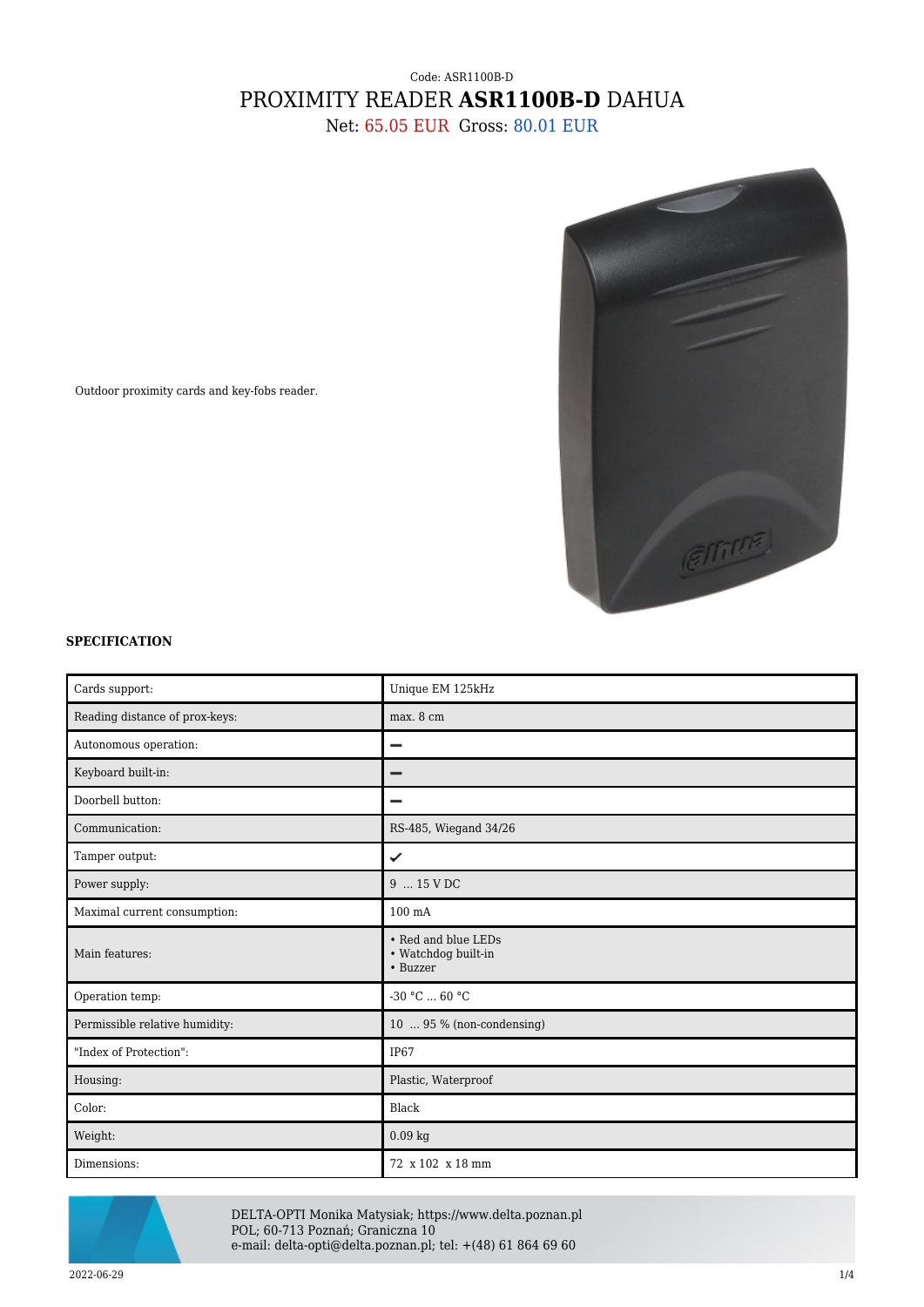| Manufacturer / Brand: | <b>DAHUA</b> |
|-----------------------|--------------|
| Guarantee:            | 3 years      |

## **PRESENTATION**

Front panel view:



Mounting side view:



Internal view, after remove the cover:



DELTA-OPTI Monika Matysiak; https://www.delta.poznan.pl POL; 60-713 Poznań; Graniczna 10 e-mail: delta-opti@delta.poznan.pl; tel: +(48) 61 864 69 60

2022-06-29 2/4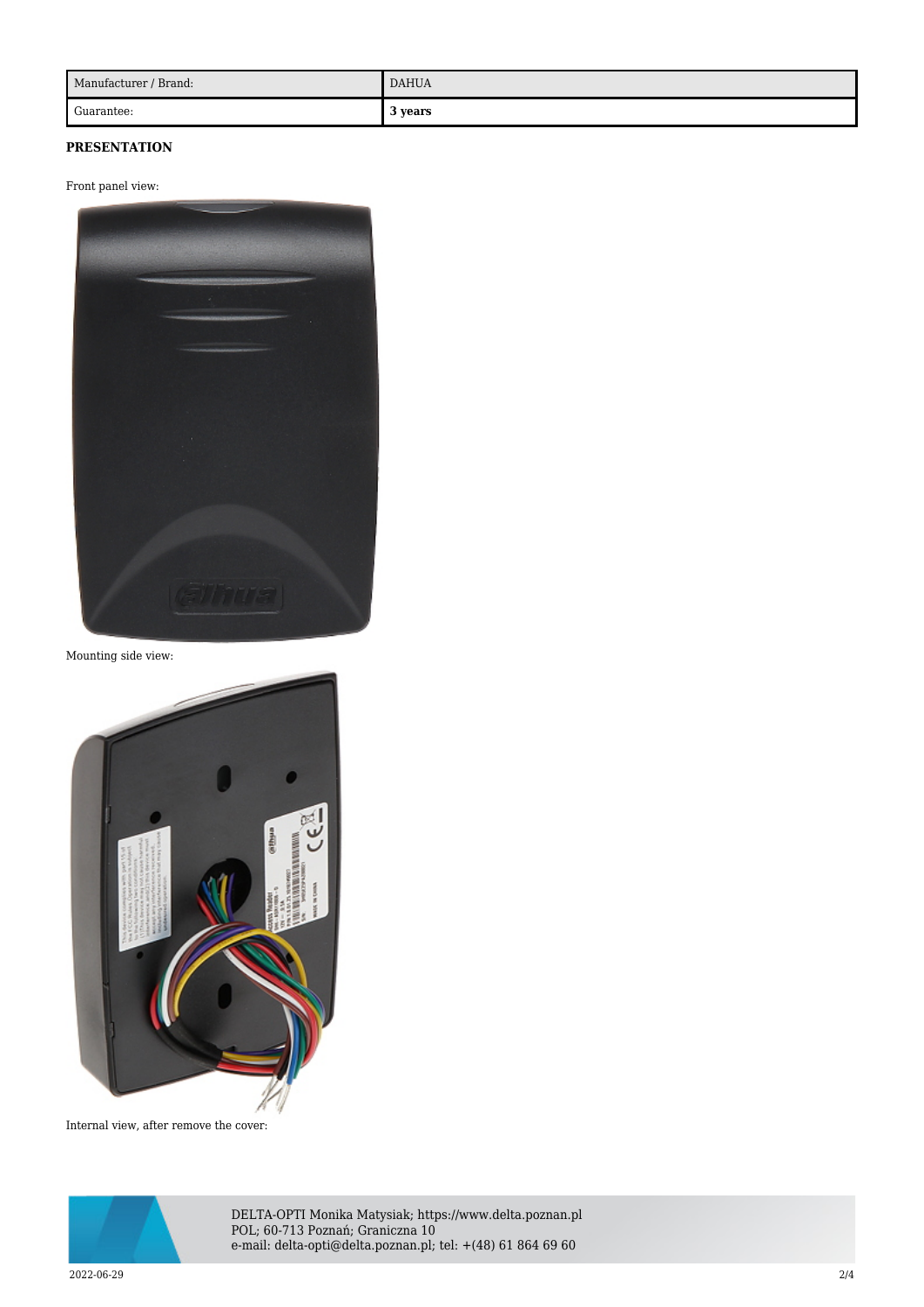





In the kit:





DELTA-OPTI Monika Matysiak; https://www.delta.poznan.pl POL; 60-713 Poznań; Graniczna 10 e-mail: delta-opti@delta.poznan.pl; tel: +(48) 61 864 69 60

2022-06-29 3/4